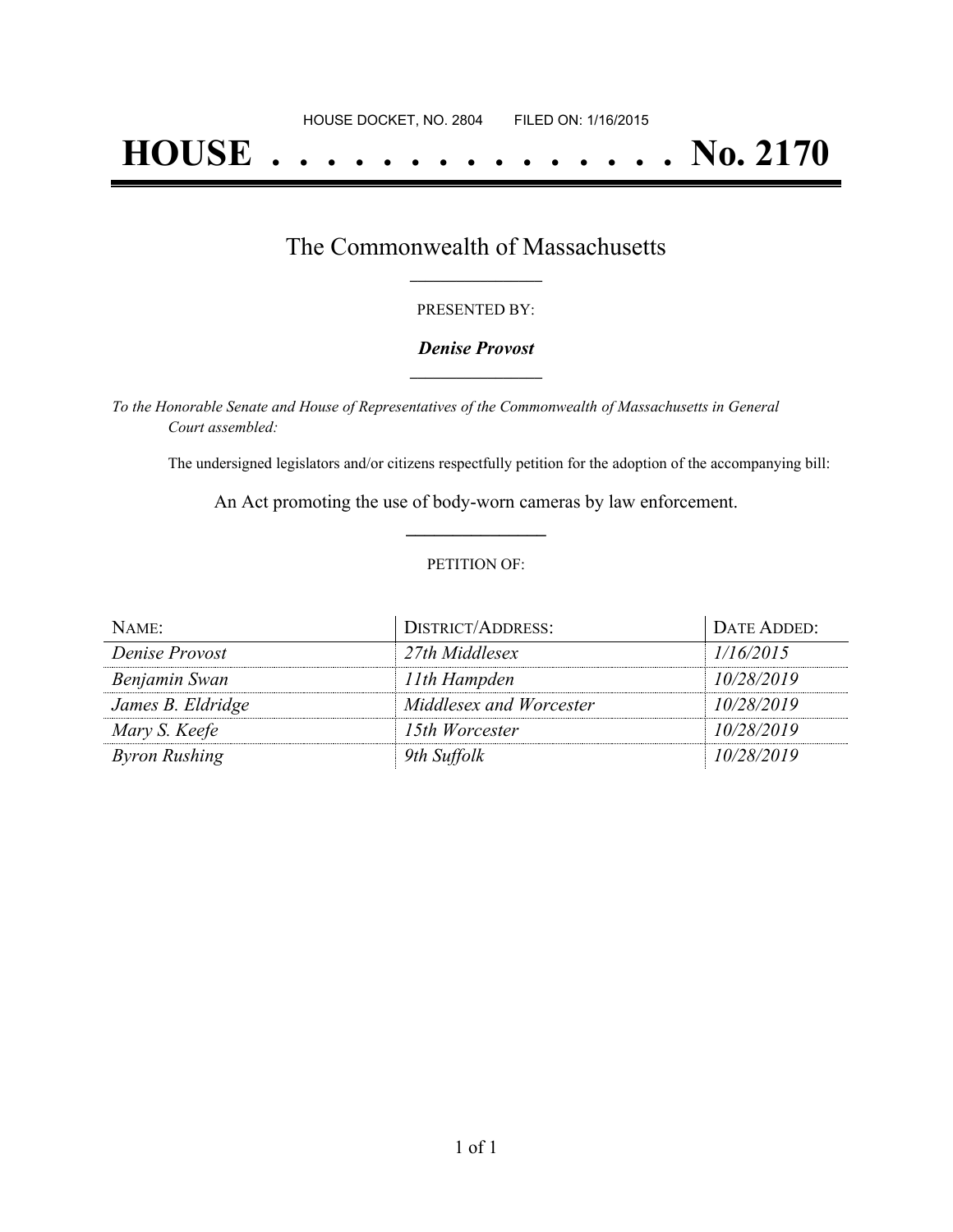#### HOUSE DOCKET, NO. 2804 FILED ON: 1/16/2015

# **HOUSE . . . . . . . . . . . . . . . No. 2170**

By Ms. Provost of Somerville, a petition (accompanied by bill, House, No. 2170) of Denise Provost and others for an investigation by a special commission (including members of the General Court) relative to body-worn cameras by law enforcement officers and providing guidelines for implementing the use of said cameras. Public Safety and Homeland Security.

## The Commonwealth of Massachusetts

**In the One Hundred and Eighty-Ninth General Court (2015-2016) \_\_\_\_\_\_\_\_\_\_\_\_\_\_\_**

**\_\_\_\_\_\_\_\_\_\_\_\_\_\_\_**

An Act promoting the use of body-worn cameras by law enforcement.

Be it enacted by the Senate and House of Representatives in General Court assembled, and by the authority *of the same, as follows:*

| $\mathbf{1}$   | SECTION 1. There shall be added a new section 98H of Chapter 41 of the Massachusetts           |
|----------------|------------------------------------------------------------------------------------------------|
| 2              | 4 General Laws, as follows: 5                                                                  |
| 3              | 6                                                                                              |
| $\overline{4}$ | Section 1 -- Definitions 7                                                                     |
| 5              | (a) Definitions 8                                                                              |
| 6              | (1) A "Personal audio-video recording device" is an intercepting device within the 9           |
| 7              | meaning of 272 MGL §99, which can capture, from an officer's point of view, video 10 and       |
| 8              | audio recordings, and which is attached to an officer's clothing, helmet, or 11 sunglasses. 12 |
| 9              | 13                                                                                             |
| 10             | Section 2 – Law Enforcement Data Review Committee 14                                           |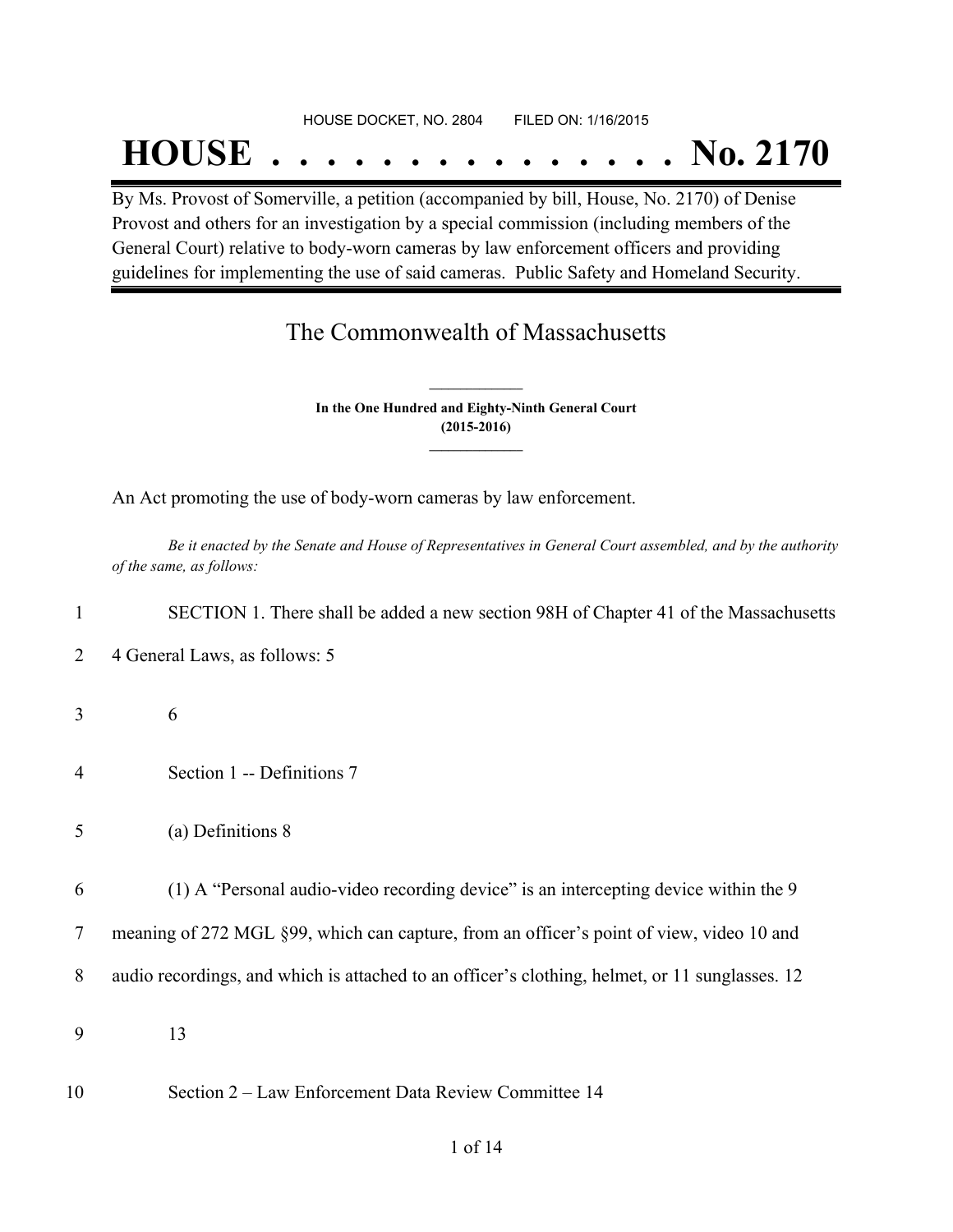15

| 12 | (a) There is created a Law Enforcement Data Review Committee ('Committee'),                      |
|----|--------------------------------------------------------------------------------------------------|
| 13 | consisting 16 of not more than 13 members, which shall independently exercise its powers,        |
| 14 | duties, and 17 responsibilities. The Committee shall have the authority to allow additional 18   |
| 15 | participation from various groups that the Committee deems necessary for additional 19 input. 20 |
| 16 | (b) The Committee shall consist of: 21                                                           |
| 17 | (1) two legislators, one member appointed by the Senate President and one member 22              |
| 18 | appointed by the Speaker of the House; 23                                                        |
| 19 | (2) the Attorney General or designee; 24                                                         |
| 20 | (3) the Secretary of Public Safety and Security or designee, who shall serve as chair; 25        |
| 21 | (4) the Registrar of Motor Vehicles or designee; 26                                              |
| 22 | (5) the Colonel of the Massachusetts State Police or designee; 27                                |
| 23 | (6) the Chief Counsel of the Committee for Public Counsel Services or designee; 28               |
| 24 | (7) one police officer from a municipal law enforcement agency, appointed by the 29              |
| 25 | Massachusetts Police Association; 30                                                             |
| 26 | (8) one member of the Massachusetts Chiefs of Police Association and one member of 31            |
| 27 | the Massachusetts Major City Chiefs Association, each selected by their respective 32 boards of  |
| 28 | directors; 33                                                                                    |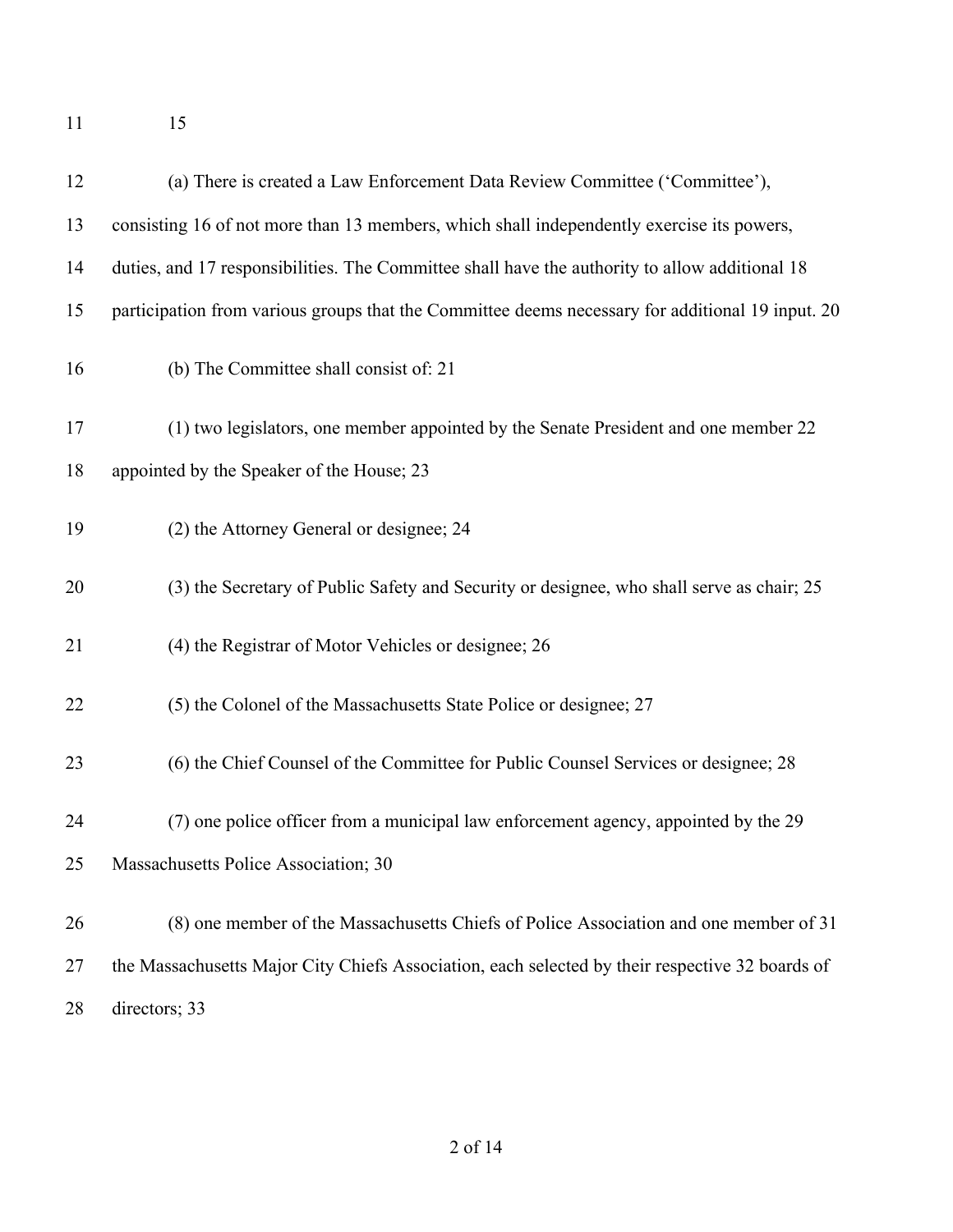(9) two members of community and/or civil rights advocacy organizations appointed by 34 the Governor; and 35

| 31 | (10) one expert from a Massachusetts college or university with specific expertise in 36            |
|----|-----------------------------------------------------------------------------------------------------|
| 32 | both statistical analysis and law enforcement, appointed by the Governor. 37                        |
| 33 | (c) All Committee members shall serve, without compensation, for two years and until                |
| 34 | their 38 successors are appointed. Members may be reappointed for an unlimited number of 39         |
| 35 | terms. The Committee shall meet at least quarterly. The Executive Office of Public 40 Safety and    |
| 36 | Security shall provide staff and administrative services for the Committee. 41                      |
| 37 | (d) The Committee shall have the following powers, duties, and responsibilities: 42                 |
| 38 | Page $ 4$                                                                                           |
| 39 | (1) to operate as an advisory body and make recommendations, which may be reported                  |
| 40 | 43 to the Governor, the Secretary of Public Safety and Security, to the General Court, 44 to state, |
| 41 | municipal, college or university police departments and to other law 45 enforcement entities        |
| 42 | identified as appropriate by the Committee; 46                                                      |
| 43 | (2) to promulgate model policies for law enforcement entities that are designed to 47               |
| 44 | protect individuals' civil rights during traffic stops and other police stops; 48                   |
| 45 | (3) to recommend to law enforcement entities models for training on data collection and             |
| 46 | 49 analysis to engage agencies; 50                                                                  |
| 47 | (4) to identify and recommend best practices for stop data collection and analysis, 51              |
| 48 | including best practices for making use of advanced technologies, and to advise the 52 Executive    |
| 49 | Office of Public Safety and Security regarding the development of a 53 system for law               |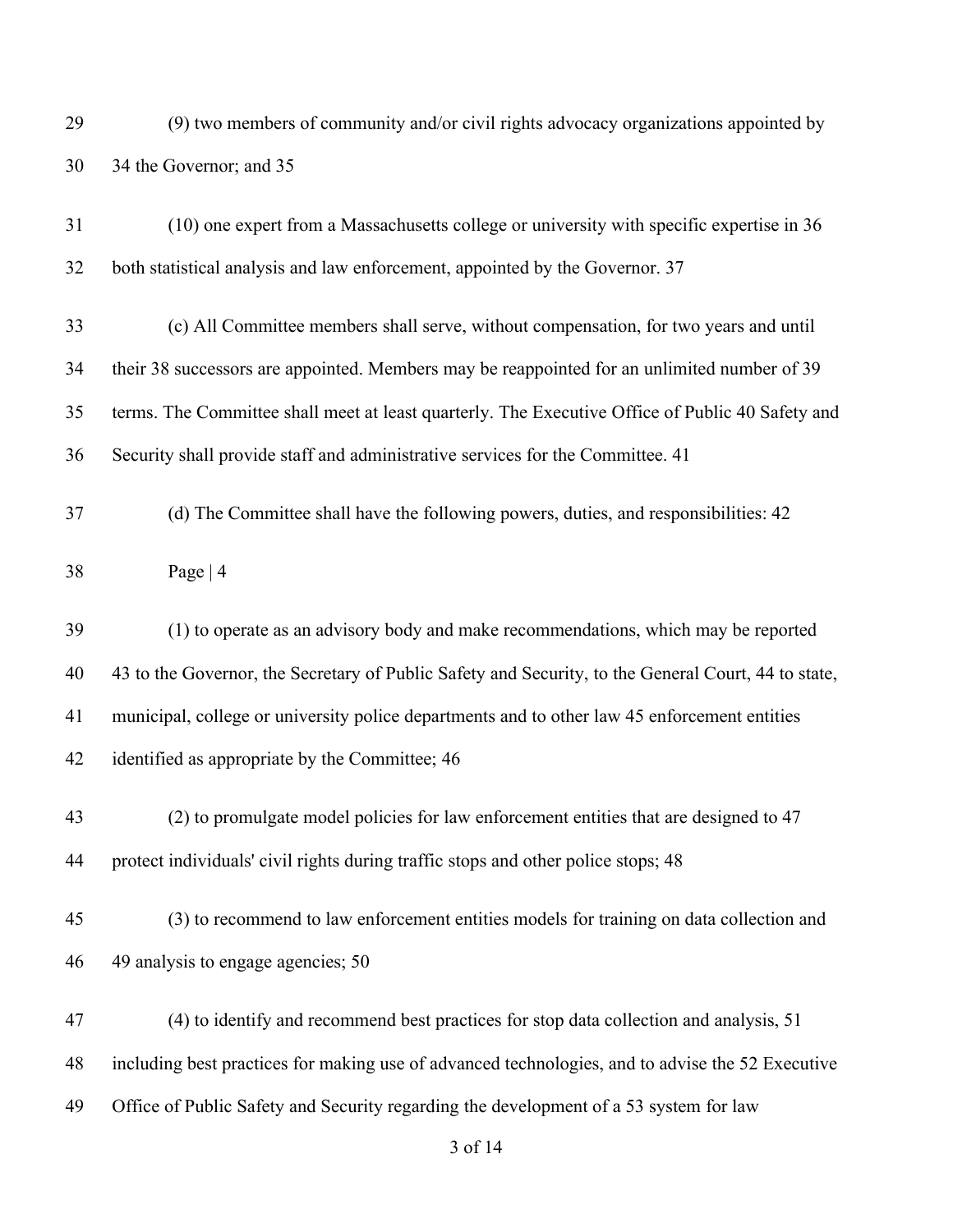| 50 | enforcement entities to electronically gather, record, report and 54 dispose of information           |
|----|-------------------------------------------------------------------------------------------------------|
| 51 | concerning motor vehicle accidents, violations, traffic stops, 55 pedestrian stops and citations; 56  |
| 52 | (5) to consider and make recommendations about how to determine the baseline data 57                  |
| 53 | against which data collected pursuant to subsection $(d)(4)$ shall be measured; 58                    |
| 54 | (6) to review reports compiled pursuant to subsections $(d)(1)$ and $(d)(4)$ , and, as 59             |
| 55 | necessary, other data or reports collected or compiled pursuant to this section, and 60 to consider   |
| 56 | and propose solutions to identify, eliminate and prevent racial profiling; 61                         |
| 57 | (7) to support and encourage law enforcement departments in their outreach to local 62                |
| 58 | communities concerning a) the goals of law enforcement via traffic and pedestrian 63 stops, b)        |
| 59 | perceived racial and ethnic disparities in traffic stops and other law 64 enforcement activities,     |
| 60 | and c) strategies for monitoring and reducing such disparities 65 where found to exist; 66            |
| 61 | (8) to receive comment and participation from the public at public hearings; 67                       |
| 62 | (9) to review reports, analyses, recommendations, and conclusions compiled using data                 |
| 63 | 68 collected in connection with the implementation of Massachusetts Chapter 228 of 69 the             |
| 64 | Laws of 2000, and to consider such reports, analysis, recommendations and 70 conclusions in           |
| 65 | executing the powers, duties, and responsibilities under this 71 subsection; 72                       |
| 66 | (10) to issue and release to the public an annual report to the Governor, no later than 73            |
| 67 | September 1, regarding the Committee's activities during the previous fiscal year 74 and the          |
| 68 | results of any statistical analyses conducted, which report shall also be filed 75 with the Clerks of |
| 69 | the Senate and the House of Representatives; 76                                                       |
|    |                                                                                                       |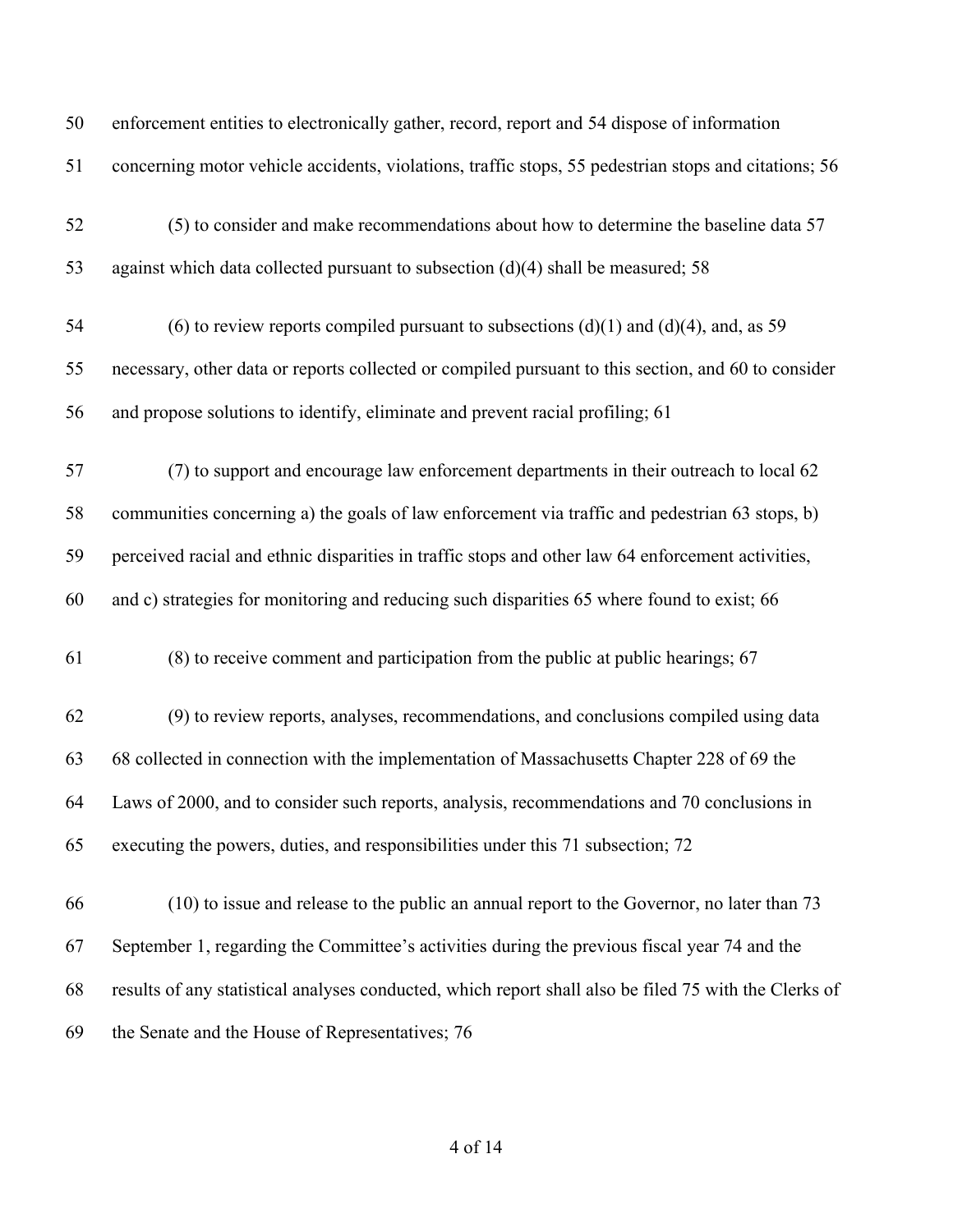| 70 | $(11)$ to issue and release to the public a triennial report in relation to the Minimum Core     |
|----|--------------------------------------------------------------------------------------------------|
| 71 | 77 Standards set out in Section 3(d) on or before December 1 of the required year; and 78        |
| 72 | (12) to review the complaints of citizens who have exhausted administrative remedies 79          |
| 73 | within a police department regarding the unauthorized release of audio-video 80                  |
| 74 | recordings, or the failure to release such recordings as described in Section $3(c)(2)$ . 81     |
| 75 | (e) The Committee may employ support staff to execute their statutory obligations,               |
| 76 | subject 82 to appropriation. The Committee may also employ such other staff and attorneys as it  |
| 77 | 83 determines, all of whom shall be in the unclassified service and shall receive such 84        |
| 78 | compensation as is fixed by the Committee. 85                                                    |
| 79 | Page $ 5$                                                                                        |
| 80 | (f) The Committee shall have access to all video footage generated audio-visual recording        |
| 81 | 86 devices of each law enforcement entity, but audio-visual recordings received by the 87        |
| 82 | Committee shall not be redisclosed to third parties except as outlined in Section $3(c)(2)$ . 88 |
| 83 | 89                                                                                               |
| 84 | Section 3 – Requirements for Personal Audio-Video Recording Devices 90                           |
| 85 | 91                                                                                               |
| 86 | (a) General Obligation. 92                                                                       |
| 87 | Each police officer in this State shall be equipped with a personal audio-video recording        |
| 88 | 93 device. Each law enforcement entity with primary enforcement authority over any 94            |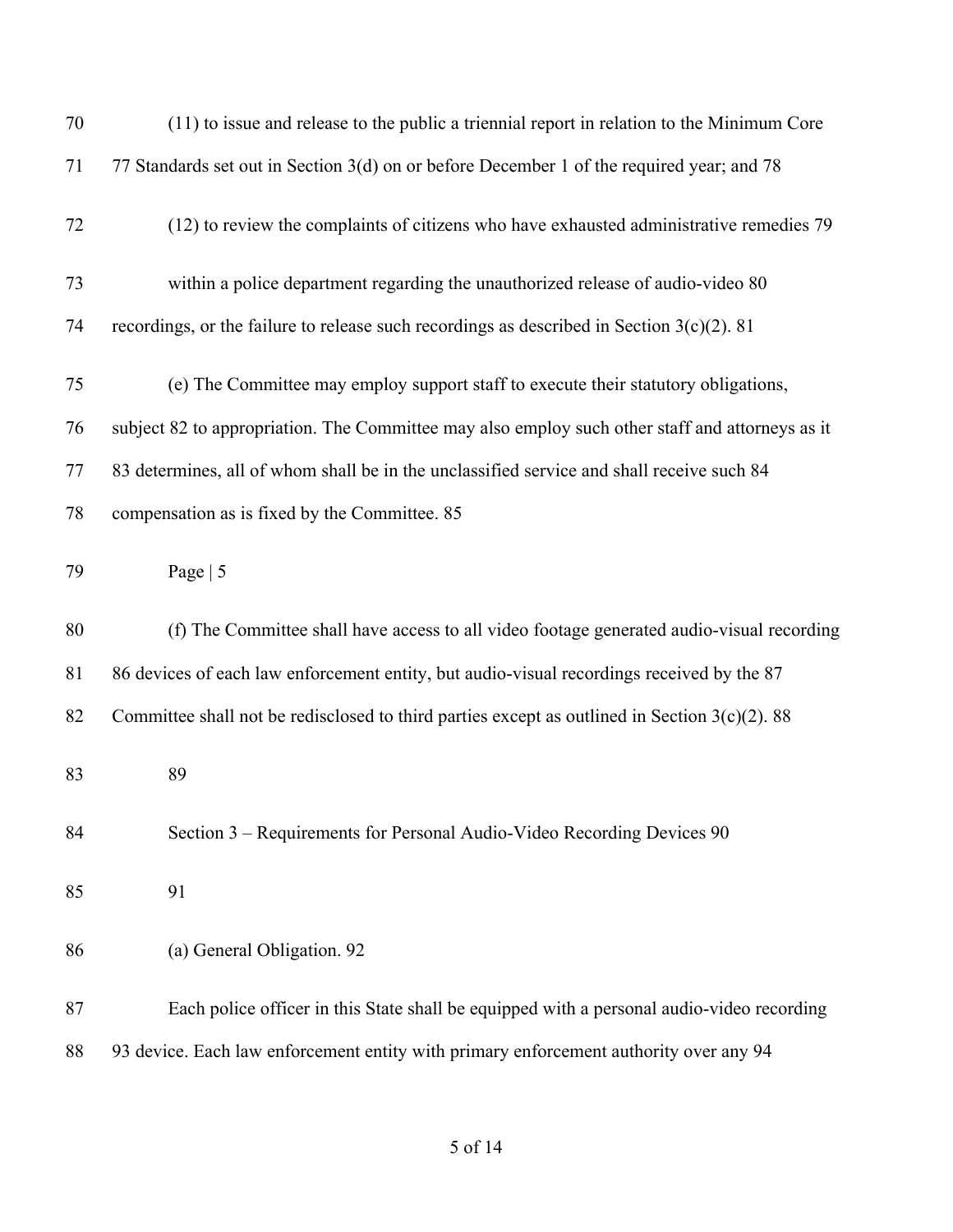jurisdiction within this state must establish a plan to carry out the foregoing obligation 95 in accordance with Subsection 2 below. 96

(b) Applicability to Massachusetts wiretapping statute 97

92 Notwithstanding any provision of 272 MGL §99: 98

 (1) All uses of an officer's personal audio-video recording device must be made in plain view of 99 the individual or individuals who are being recorded during an interaction with the officer. 100

 (2) Officers using personal audio-visual recording devices must inform the individual or 101 individuals who are being recorded that the audio and visual content of the interaction 102 is being captured on film. An officer who uses a personal audio-visual recording device 103 is considered to have given his or her consent to being recorded. Within two (2) 104 months of its formation, the Committee shall draft the statement of notification to be 105 used by officers in 101 each jurisdiction within the state. 106

 (3) If an individual does not want his or her interaction with an officer captured on a 107 personal audio-video recording device, and the individual audibly denies his or her 108 consent to be recorded using the personal audio-video recording device, the officer or 109 officers interacting with the individual shall turn off their personal audio-video 110 recording device after having provided the reason for turning-off the person audio-video 111 recording device in 107 accordance with Section  $3(d)(2)(v)$ . 112

 (4) An officer will not be required to obtain a warrant to record an interaction with 113 individual who has given his or her consent to be recorded. 114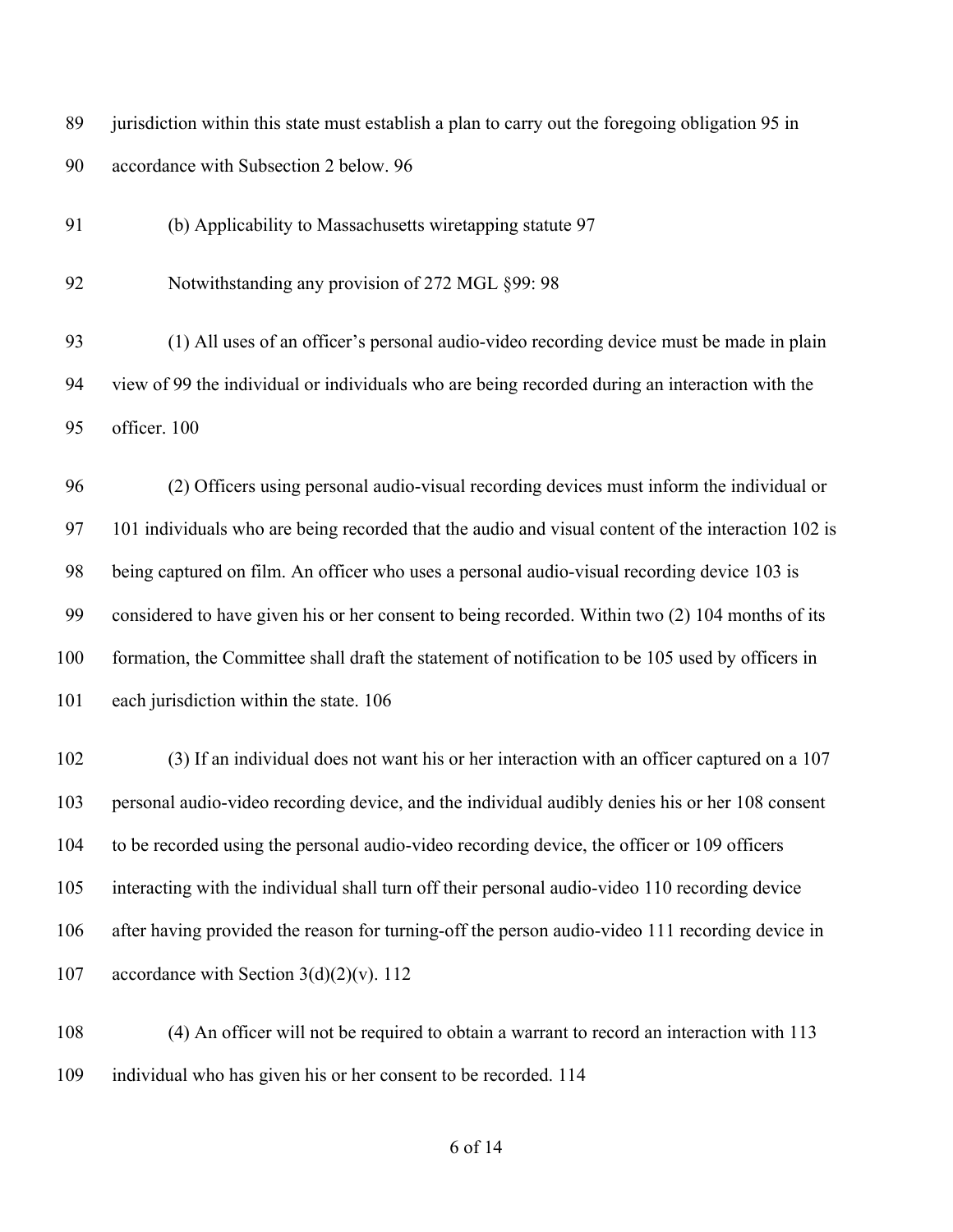| 110 | (c) Applicability to Massachusetts' public records statute 115                                     |
|-----|----------------------------------------------------------------------------------------------------|
| 111 | (1) All audio-visual recordings that are captured during an interaction between a 116              |
| 112 | individual or individuals and an officer or officers are exempt from public disclosure 117 under 4 |
| 113 | MGL $7(26)(a)$ and shall be kept confidential absent a court order. 118                            |
| 114 | (2) This exception does not apply to individuals filmed in a police interaction, and their         |
| 115 | 119 legal representatives shall have the right to inspect and copy such recordings. 120            |
| 116 | (d) Minimum Core Standards. 121                                                                    |
| 117 | (1) All personal audio-video recording devices in use in this State must meet the 122              |
| 118 | following standards: 123                                                                           |
| 119 | (i) Picture Quality/Resolution. The resolution should be at least 640 x 480 pixels. 124            |
| 120 | (ii) Frame Rate. The frame rate should be at least 25 frames per second. 125                       |
| 121 | (iii) Battery Runtime. The camera should be equipped with a battery that permits 126 the           |
| 122 | device to record continuously for at least 3 hours. All officers should also be 127                |
| 123 | Page $\vert 6 \vert$                                                                               |
| 124 | equipped with a spare battery and/or a means of recharging the camera while on 128                 |
| 125 | duty. 129                                                                                          |
| 126 | (iv) Camera Focal Width. The camera must employ a wide point of view. 130                          |
| 127 | (v) Memory Specifications. At the lowest quality setting, the camera must permit at 131            |
| 128 | least 3 hours of recording. 132                                                                    |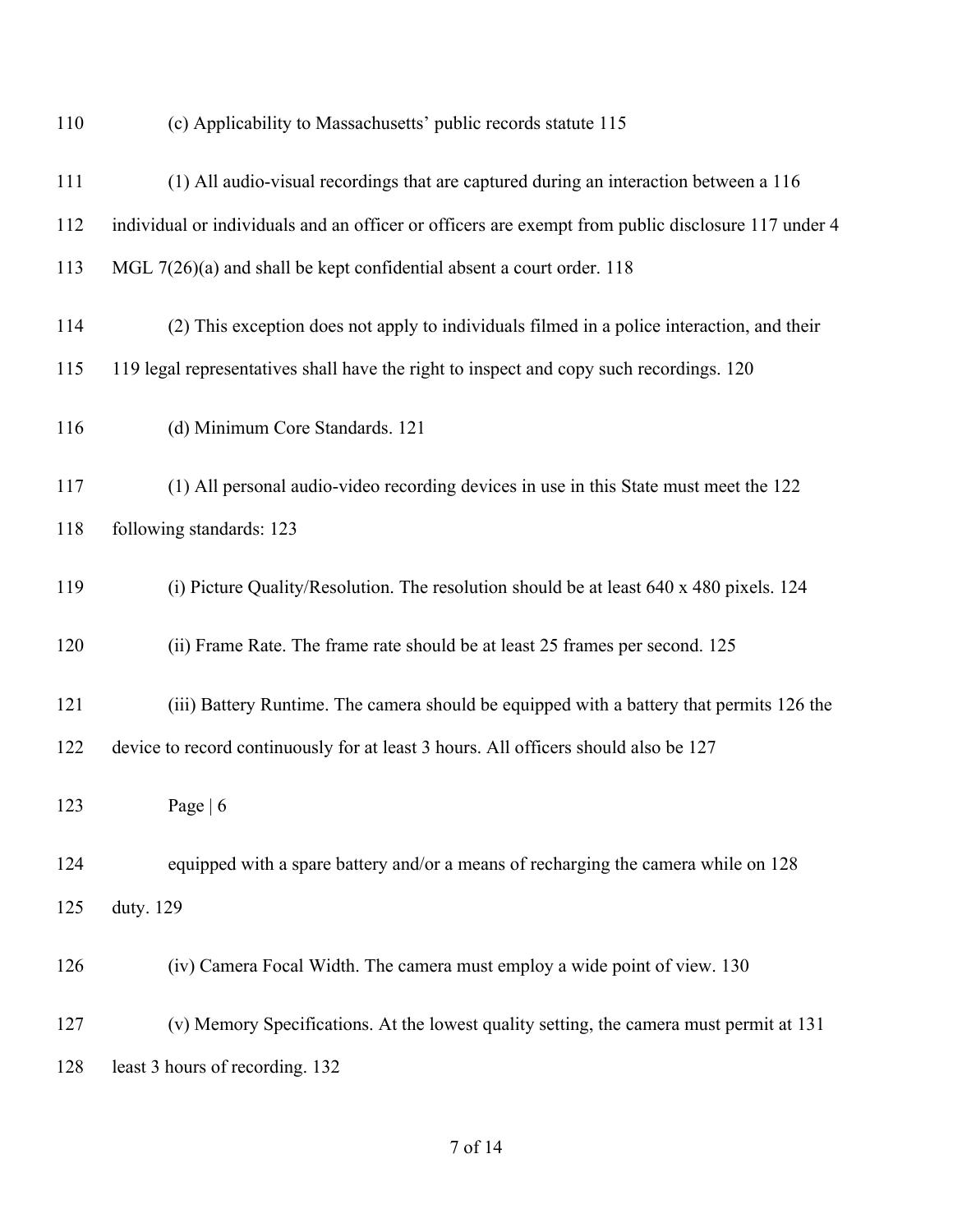| 129 | (vi) Night Visibility. The camera should have a low lux rating and/or an IR 133                 |
|-----|-------------------------------------------------------------------------------------------------|
| 130 | illuminator for recording targets in low light. 134                                             |
| 131 | Decisions as to which model or models of audio-video device to employ, and/or what 135          |
| 132 | features in excess of these Minimum Core Standards said devices are to have, rest with 136      |
| 133 | individual law enforcement entities. 137                                                        |
| 134 | (2) All programs within law enforcement entities governing or establishing rules, 138           |
| 135 | regulations, or procedures with regard to the use of personal audio-video recording 139 devices |
| 136 | must meet the following standards: 140                                                          |
| 137 | (i) Cameras must be deployed at the beginning of an interaction if police officers are 141      |
| 138 | engaged in the following: 142                                                                   |
| 139 | (A) Primary response (patrol in vehicle or during bicycle or motorcycle patrol) 143             |
| 140 | (B) Self-initiated public contacts/foot patrol 144                                              |
| 141 | (C) Emergency Response 145                                                                      |
| 142 | (D) Vehicle or Site Searches 146                                                                |
| 143 | (E) SWAT 147                                                                                    |
| 144 | (F) Police officers engaged in taking individuals into custody 148                              |
| 145 | (G) Traffic stops 149                                                                           |
| 146 | (H) Suspicious vehicle stops 150                                                                |
| 147 | (I) Suspicious person stops 151                                                                 |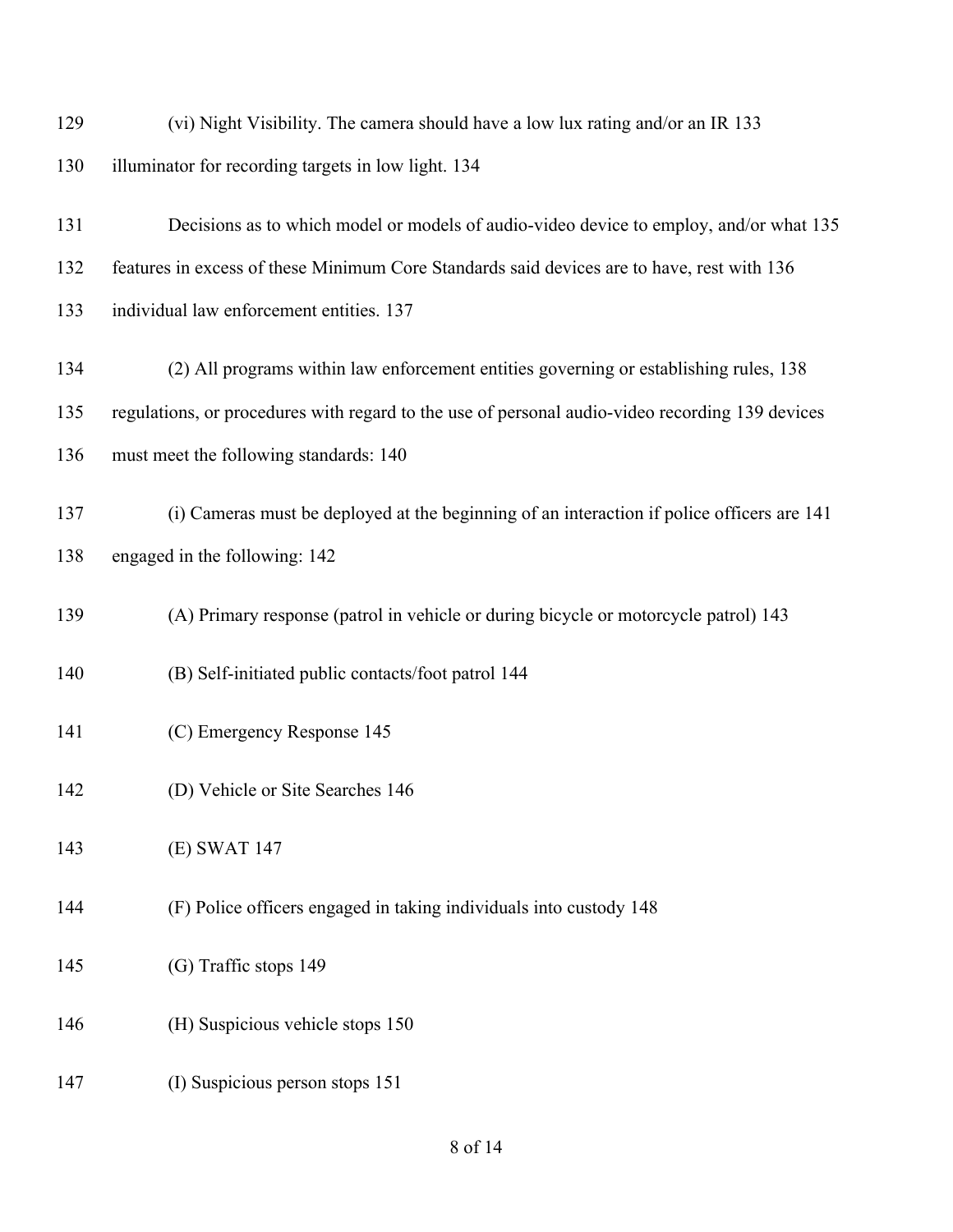| 148 | (J) Motor-vehicle accident scenes 152                                                             |
|-----|---------------------------------------------------------------------------------------------------|
| 149 | (K) During all interrogations of suspected criminals or persons of interest 153                   |
| 150 | (L) While in the process of an arrest 154                                                         |
| 151 | (M) Vehicle pursuits 155                                                                          |
| 152 | (N) Crimes in progress 156                                                                        |
| 153 | (O) When ordered to do by a supervisor, and 157                                                   |
| 154 | (P) Any other instance of police interaction with individuals where probable 158 cause            |
| 155 | exists that a crime is being planned or has been committed, as articulated 159 in the personal    |
| 156 | audio-video recording device policy of the law enforcement 160 entity. 161                        |
| 157 | (ii) Within the policy of the law enforcement entity, police officers may be given 162            |
| 158 | discretion to not record in instances: 163                                                        |
| 159 | (A) Of sensitive crimes including rape and sexual assault; 164                                    |
| 160 | (B) When an individual is fully unclothed; 165                                                    |
| 161 | (C) To protect the identity of an officer in an undercover capacity; and 166                      |
| 162 | (D) To protect the identity of a confidential informant. 167                                      |
| 163 | Law enforcement entities shall adopt policies governing the recording of domestic                 |
| 164 | violence, 168 rape and sexual assault incidents, and incidents where individuals are partially or |
| 165 | fully 169 unclothed. 170                                                                          |
|     |                                                                                                   |

Page | 7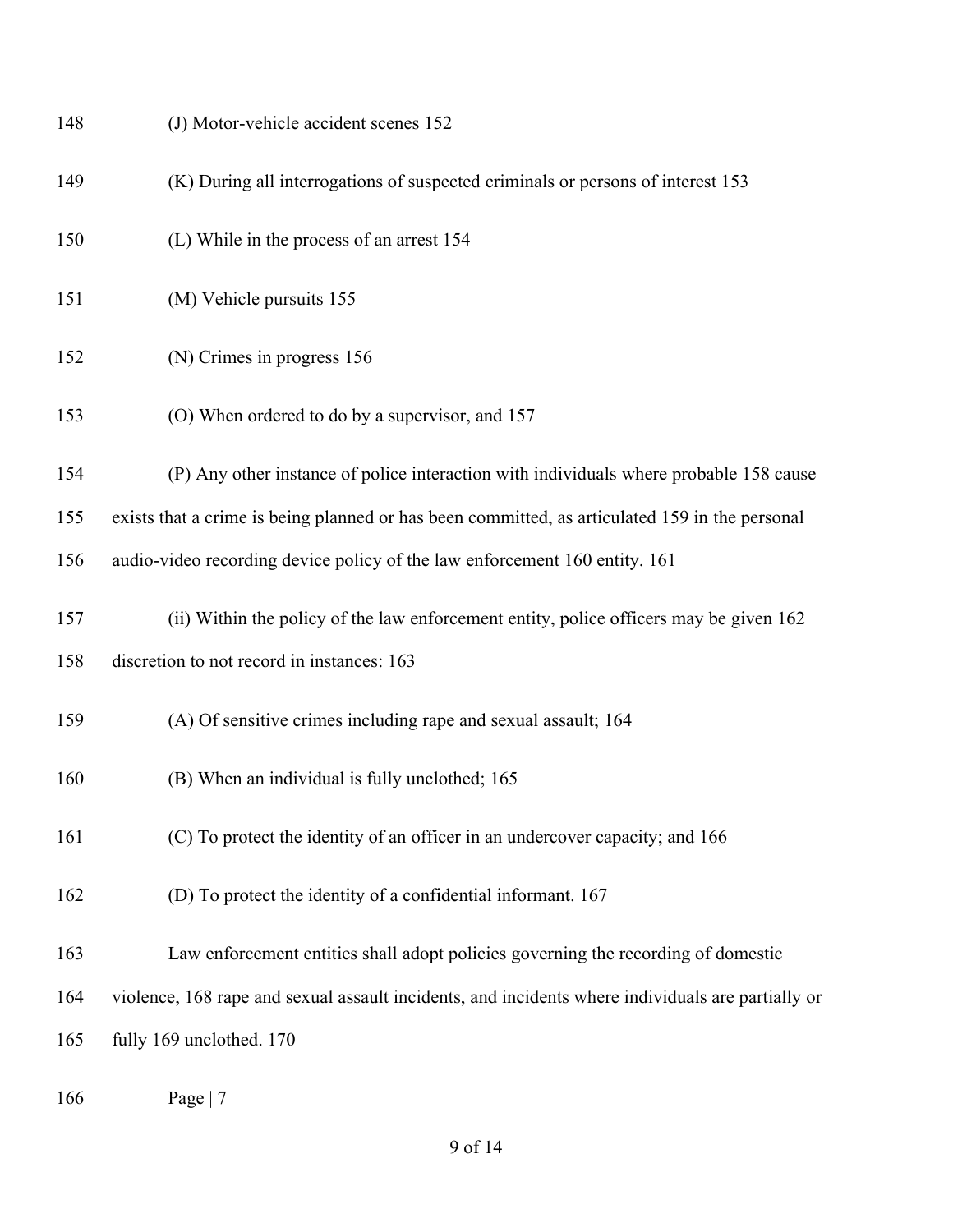(iii) Training – Personal audio-video recording device training must be provided for 171 all Police Officers, Supervisors, Record Management/Evidence personnel, and all 172 other personnel who may use or otherwise be involved with police-used personal 173 audio-video recording devices. 174 (iv) Compliance: 175 (A) Malfunctions – Law enforcement entities shall set a policy regarding 176 malfunctions that shall ensure as little interruption in recording as possible. The 177 policy shall require that police officers whose personal audio-video recording 178 device fails to record shall report the malfunction to the supervisor immediately 179 at the time the device has malfunctioned. 180 (B) Upload – Law enforcement entities shall set a policy requiring that police 181 officers shall upload the data from their personal audio-video recording devices 182 each working day within two hours at the end of the officer's shift. 183 (C) Classification – Law enforcement entities shall apply already existing policies 184 regarding traditional evidence to evidence derived from the use of personal 185 audio-video recording devices. Law enforcement entities shall require that the 186 use of the personal audio- video recording device must be included in all incident 187 reports. 188 (D) Incident Report - Law enforcement entities shall apply already existing 189 policies regarding documentation of individuals' interactions with police and 190 additional policies as the department sees fit. An officer shall note the following 191 in his/her report: Whether audio or video evidence was gathered relating to the 192 events described in the report; Any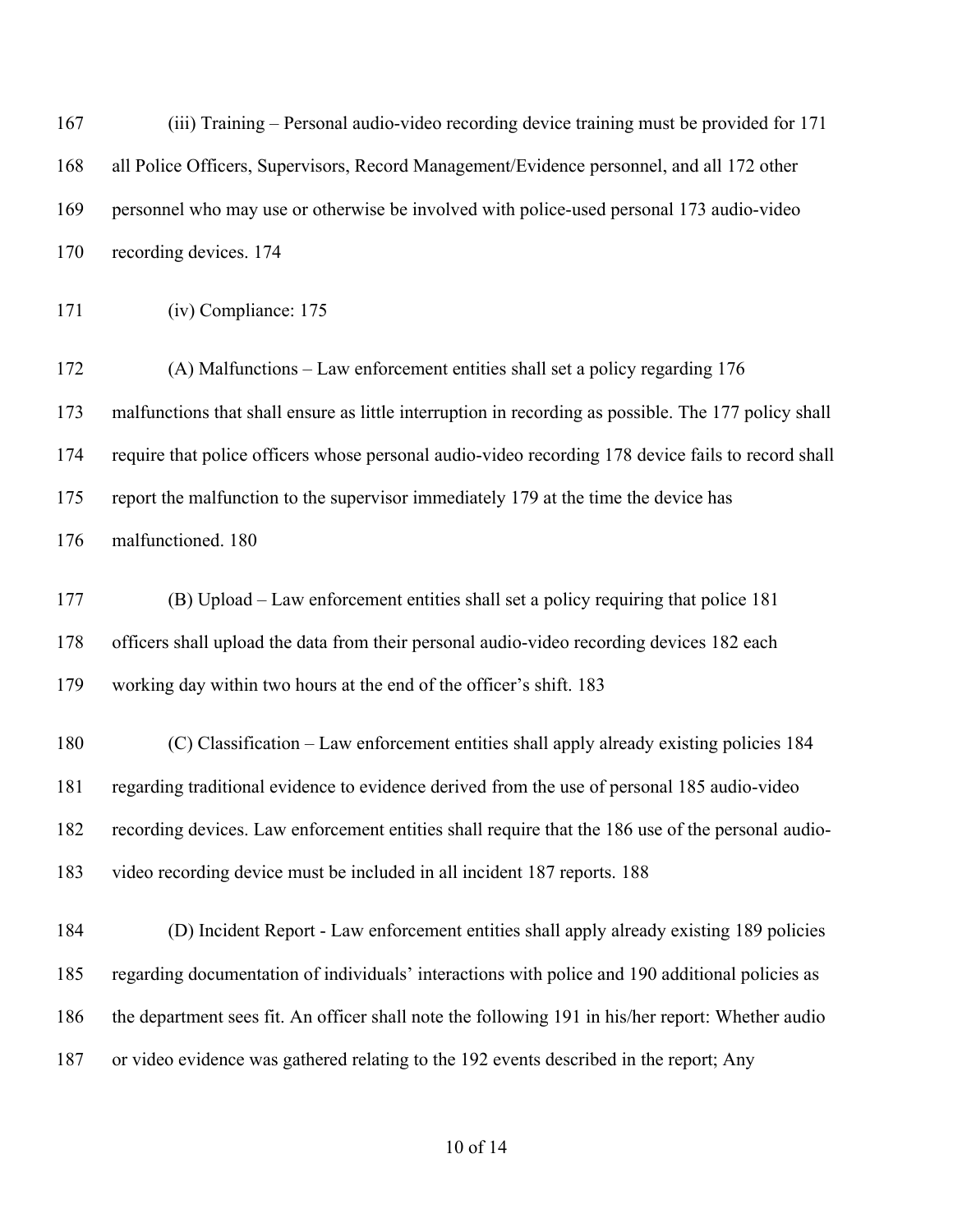malfunction occurring during the situation 193 that is the subject of the report; and any instances of deactivation as required by 194 section (v) below. 195

 (v) Deactivation - Before a personal audio-video recording device has been turned off 196 in an instance where policy and statute require the device to record, the reason for 197 not using it must be articulated verbally on camera. If the officer is unable to 198 verbally articulate his/her reason, then the officer shall file a written report 199 expressing that reason for the off switch within two hours at the end of the officer's 200 shift when the incident occurred or included within the written incident report 201 regularly filed describing an interaction with an individual. This verbal or written 202 articulation shall be reviewed by both the supervising officer and the Committee or 203 its designee. 204 (vi) Internal audit – Policies shall include the requirement of periodic, random 205 monitoring of video footage generated by personal audio-video recording devices by 206 each agency's internal audit unit. 207 (vii) Disciplinary Measures – Law enforcement entities shall adopt policies that shall 208 include, but not be limited to, imposing disciplinary measures for: 209 (A) failure to wear the personal audio-video recording device while on duty; 210 (B) failure to properly maintain the personal audio-video recording device 211 during a shift; 212 Page | 8 (C) failure to keep the personal audio-video recording device on during an 213

interaction with an individual in accordance with this statute; 214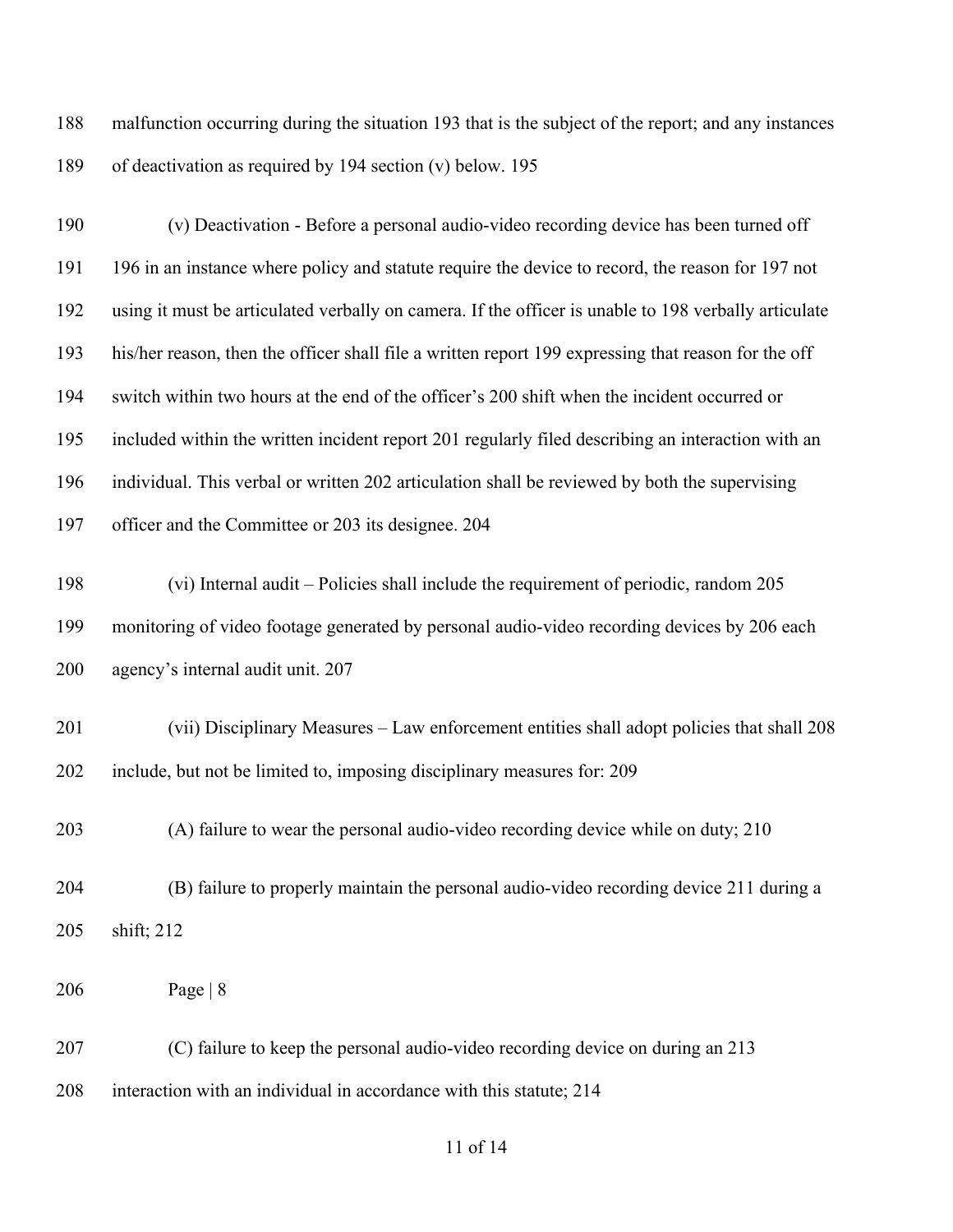(D) failure to produce written or verbal communication for not turning on their 215 personal audio-video recording device or turning the personal audio-video 216 recording device off during an interaction with an individual as required by 217 the incident report requirement of 212 this statute; and 218

 (E) other breaches of department policies as enumerated within the department 219 policies. 220

 (3) All programs within law enforcement entities governing or establishing rules, 221 regulations, or procedures with regard to the data storage of video and audio 222 recordings derived from the use of personal audio-video recording devices must 223 meet the following standards: 224

 (i) All rules, regulations, procedures, or policies respecting the storage of or access 225 to data obtained through use of personal audio-video recording devices should be 226 made available in written form to all officers and staff within each law enforcement 227 entity. 228

 (ii) Policies should require data to be downloaded from the personal audio-video 229 recording device by the end of the shift in which the camera was used, and 230 audio/video recordings should be appropriately tagged and stored according to the 231 type of event captured. 232

 (iii) Policies should clearly require an officer's supervisor to take physical custody of 233 227 the camera and assume responsibility for downloading the data contained therein in 234 cases of officer-involved shootings, in-custody deaths, or other incidents involving 235 the officer that result in a person's bodily harm or death. 236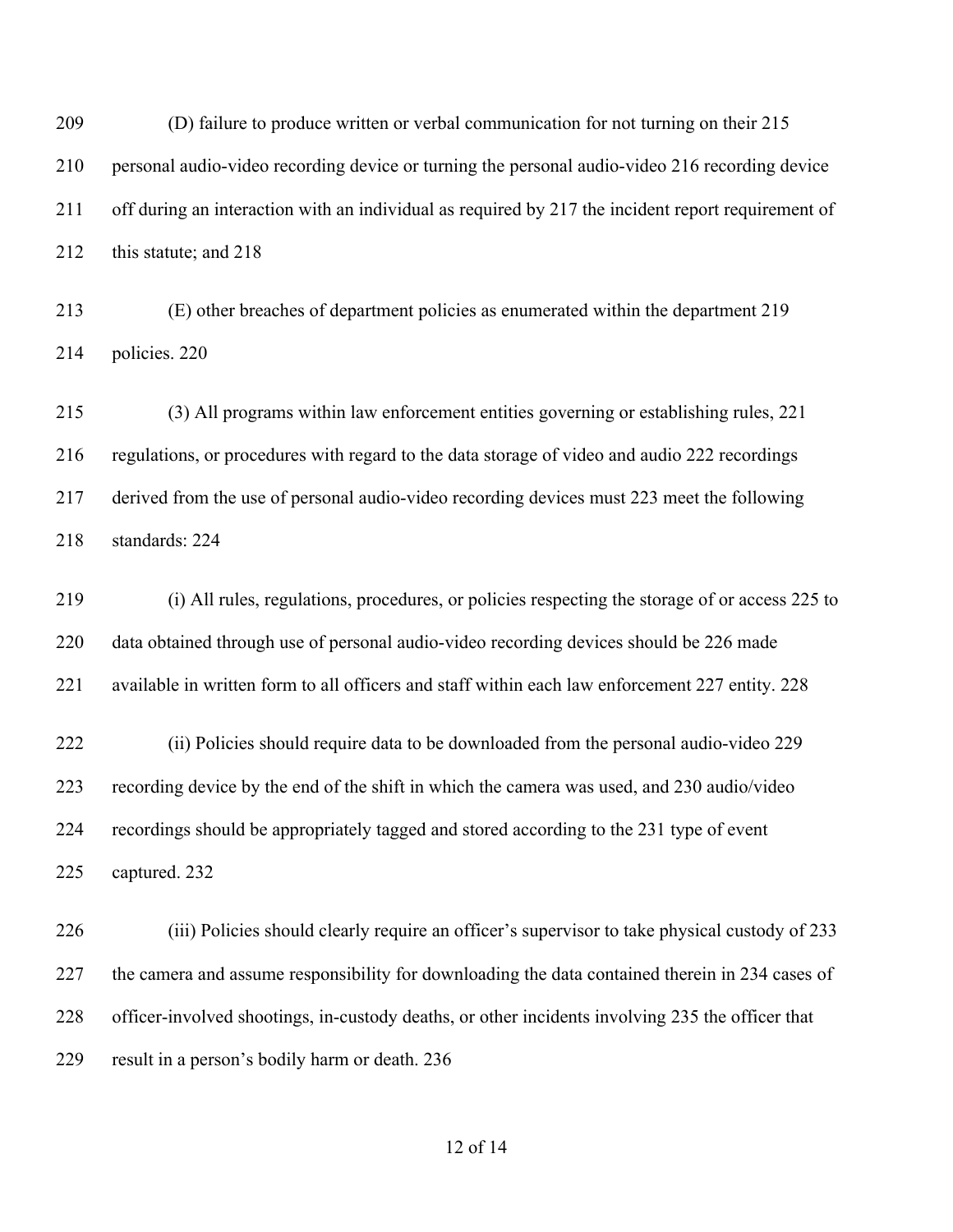(iv) Policies should clearly state where personal audio-video recording device videos 237 are to be stored. 238

- (v) Policies should specifically require the retention of the recorded data in 239 compliance with all relevant laws and adequately preserve evidentiary chain of 240 custody. 241 (vi) Policies should require the deletion of the recorded data after thirty (30) 242 calendar days if civil contact is made but no enforcement action is taken or 243 complaint has been filed. 244 (vii) Policies should include specific measures to prevent data tampering, deleting, 245 and copying. 246 (viii) Policies should clearly describe the circumstances in which supervisors will be 247 authorized to review an officer's footage from the personal audio-video recording 248 device. 249 (ix) Policies should include specific measures for preventing unauthorized access or 250 release of recorded data. 251 (x) Policies should specifically account for and enumerate those situations in which 252 data might be made available to other departments for evidentiary purposes. 253 (xi) Policies shall include clear and consistent protocols for releasing recorded data: 254 (A) externally to the public and the news media; 255 Page | 9
	- (B) for easy accessibility to lawyers and defendants; 256